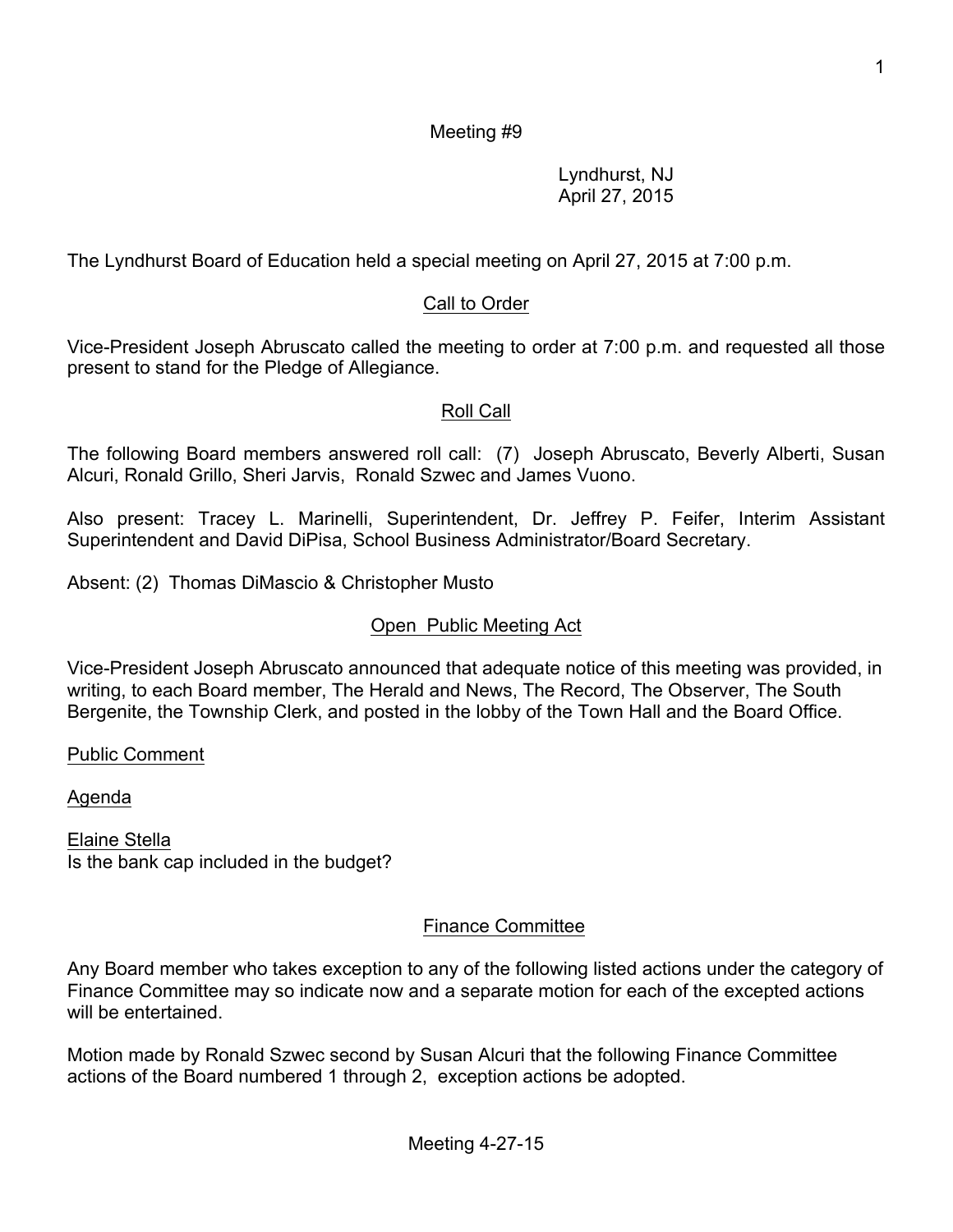Roll Call For:

The following Board members answered roll call: (7) Joseph Abruscato, Beverly Alberti, Susan Alcuri, Ronald Grillo, Sheri Jarvis, Ronald Szwec and James Vuono.

Absent: (2) Thomas DiMascio and Christopher Musto

1. BE IT RESOLVED, that the Lyndhurst Board of Education, County of Bergen, approves the final 2015-2016 school year budget as follows:

| <b>Current General Expenses (Fund 11)</b>          |     | \$36,957,464.00 |
|----------------------------------------------------|-----|-----------------|
| Capital Outlay (Fund 12)                           | \$  | 24,331.00       |
| <b>Transfer to Charter Schools</b>                 | \$. | 153,618.00      |
| <b>TOTAL GENERAL FUND</b>                          |     | \$37,135,413.00 |
| Special Revenue (Fund 20)                          | \$. | 1,116,888.00    |
| TOTAL EXPENDITURES/APPROPRIATIONS \$<br><b>AND</b> |     | 38,252,301.00   |

BE IT FURTHER RESOLVED, that the GENERAL FUND tax levy \$34,804,443.00 is approved to support Current Expense and \$657,653.00 to support Debt Service, for the 2015-2016 school year budget.

 2. BE IT RESOLVED, that the Lyndhurst Board of Education in accordance with N.J.A.C. 6A:23A-10.3 (b) requests the use of banked cap in the amount of \$417,356.00 to be included in the 2015-2016 base budget for the purposes of modular lease payments and transportation which must be completed in the 2015-2016 school year and cannot be deferred or incrementally completed over a longer period of time as recommended by the Superintendent.

Non-Agenda

None